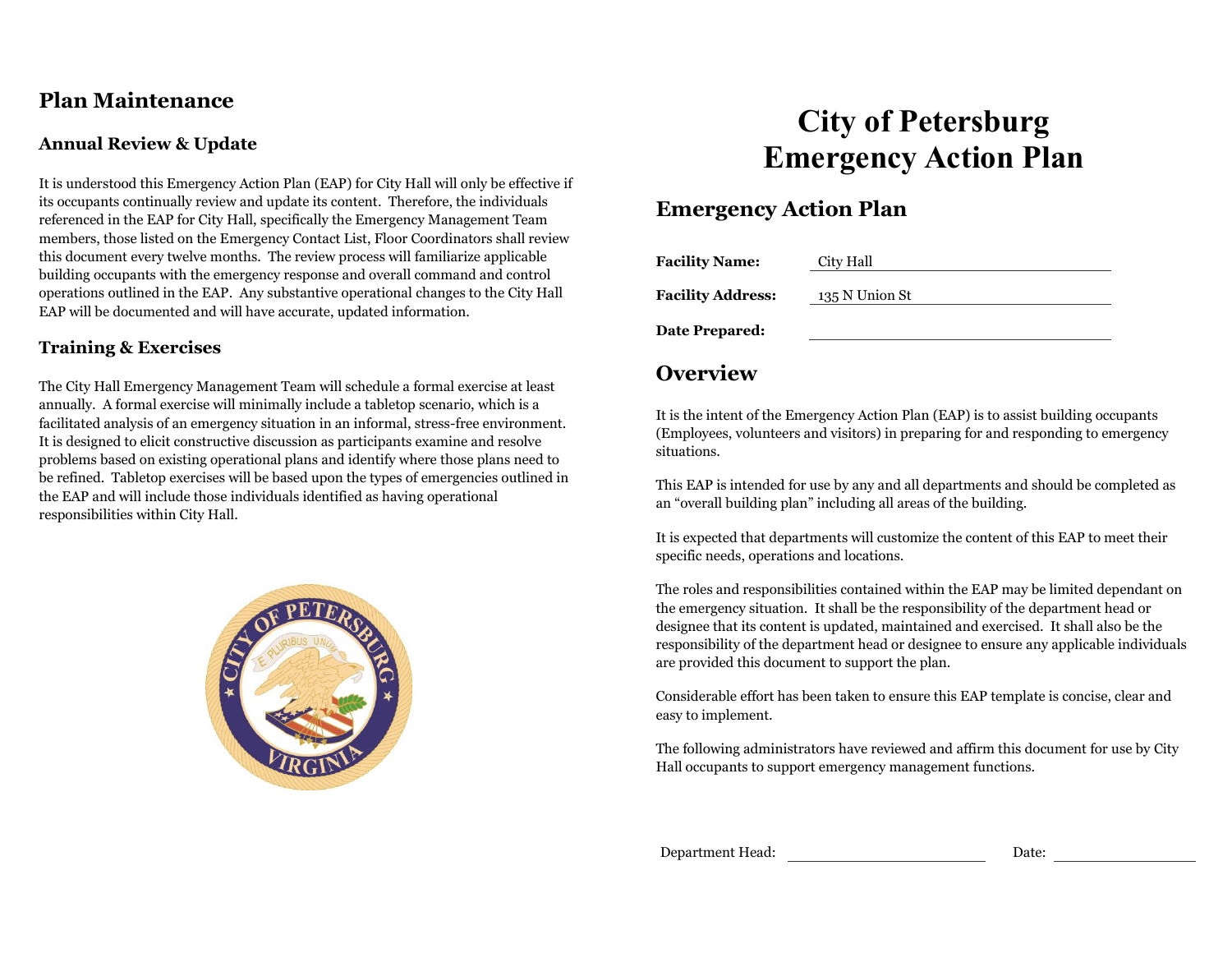## **Approval and Implementation**

Emergencies and disasters can happen at any moment that may directly or indirectly impact the occupants of City Hall. It is the intent of this Emergency Action Plan (EAP) to assist all occupants of City Hall to the greatest extent possible in the planning and response to the most probable emergencies.

It may be necessary for the occupants of City Hall to work with traditional first responder agencies (i.e. police, fire, ambulance, public health facilities and services) during an emergency. This EAP will outline the operational procedures necessary to facilitate the assistance of traditional first responders.

The applicability of City Hall EAP will be specifically addressing the following types of emergencies:

- Flood
- Civil Disturbance
- Gas Leak/Fumes/Vapors
- Active Shooters/Active Threat
- Bomb Threat
- Power Outage
- Hazardous Materials
- Medicals Emergencies
- Fire
- Tornado
- Earthquake

It is imperative that the EAP be reviewed on at least an annual basis. Authority is granted to:

#### **Authority to Modify the EAP**

**The EAP will supersede all previous or existing departmental emergency plans.**

 ${\bf Signal:} \begin{tabular}{|l|l|} \hline \hline \multicolumn{1}{|l|}{33} \multicolumn{1}{|l|}{53} \multicolumn{1}{|l|}{53} \multicolumn{1}{|l|}{53} \multicolumn{1}{|l|}{53} \multicolumn{1}{|l|}{53} \multicolumn{1}{|l|}{53} \multicolumn{1}{|l|}{53} \multicolumn{1}{|l|}{53} \multicolumn{1}{|l|}{53} \multicolumn{1}{|l|}{53} \multicolumn{1}{|l|}{53} \multicolumn{1}{|l|}{53} \multicolumn{1}{|l|}{53} \$ 

Senior Administrator(s) for City Hall

Date: **Date: Date: Date: Date: Date: Date: Date: Date: Date: Date: Date: Date: Date: Date: Date: Date: Date: Date: Date: Date: Date: Date: Date: Date: Date: Date: Date:**

## **Bomb Threat**

If you receive a bomb threat (via the telephone):

- Stay calm and keep your voice calm.
- Pay close attention to details. Talk to the caller to obtain as much information as possible.
- Take notes. Ask questions:
	- o When will it explode?
	- o Where is it right now?
	- o What does it look like?
	- o What kind of bomb is it?
	- o Where did you leave it?
	- o Did you place the bomb?
	- o Who is the target?
	- o Why did you plant it?
	- o What is your address?
	- o What is your name?
- Observe the caller's:
	- o Speech patterns (accent, tone)
	- o Emotional state (angry, agitated, calm, etc.)
	- o Background noise (traffic, people talking and accents, music and type, etc.)
	- o Age and gender
- Write down other data:
	- o Date and time of call
	- o How threat was received (letter, note, telephone)
- Call 911 and submit your notes from the telephone call or the bomb threat (letter or note) to Police.
- Follow dispatch Police's instructions.
- Check your work area for unfamiliar items. Do not touch suspicious items; report them to emergency responders.
- Take personal belongings when you leave
- Leave doors and windows open; do not turn light switches on or off.
- Use stairs only; do not use elevators.
- Move well away from the building and follow instructions from emergency responders.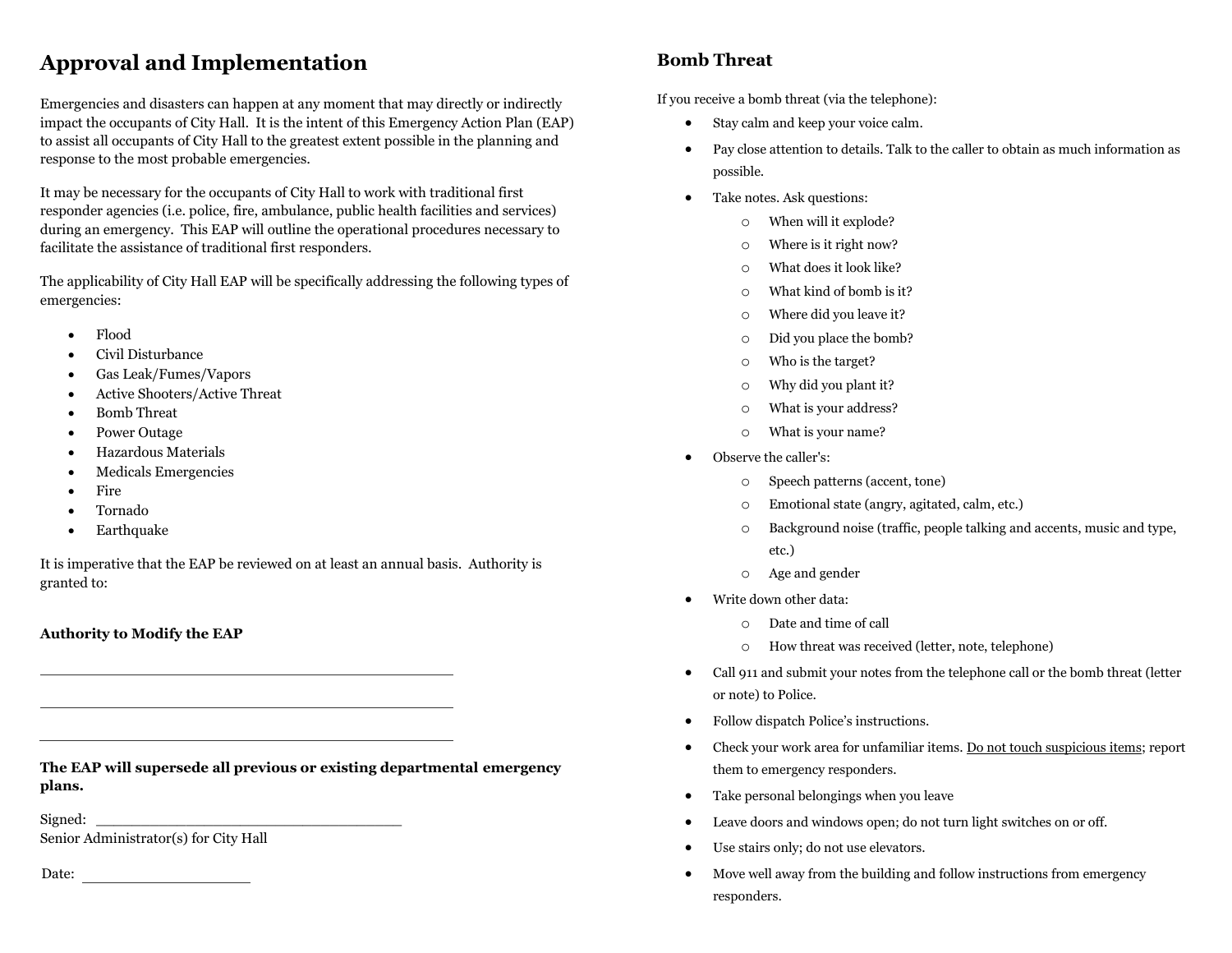## **Earthquake**

- Find a place of safety immediately and seek shelter.
- DROP to the ground; take COVER by getting under a sturdy table or other piece of furniture; and HOLD ON until the shaking stops. If there isn't a table or desk near you, cover your face and head with your arms and crouch in an inside corner of the building
- Stay indoors if already there and if it is safe to do so.
- Do not use elevators.
- Do not get near anything where there is danger of falling debris.
- If you have to evacuate, stay in the open, away from buildings, trees and power lines.
- Floor Coordinators will assist individuals in their area/s of responsibility to an evacuation staging area/s or appropriate shelter-in-place location if possible/necessary.
- Floor Coordinators will assist individuals with special needs to an area of rescue assistance, evacuation staging area/s or appropriate shelter-in-place location if possible/necessary and if the person with the disability consents to such assistance.
- Call 9-1-1 to report your current location, the number of people you are with, any injuries and need for emergency assistance.
- Do not re-enter damaged buildings.
- Notify any member of the Emergency Response Team who will provide notification messages with additional instructions on how to proceed based on the severity of the earthquake.
- Once the danger has passed, the City Hall Emergency Management Team will convene and determine the appropriate steps maintain the safety of the department.

## **Record of Changes (Please note any changes to the EAP)**

| <b>DESCRIPTION OF CHANGED</b> | <b>DATE OF CHANGE</b> | <b>CHANGED BY</b> |
|-------------------------------|-----------------------|-------------------|
|                               |                       |                   |
|                               |                       |                   |
|                               |                       |                   |

**More than 1 name may be necessary if more than 1 person has authority to make changes to the Emergency Action Plan.** 

## **Hazard Analysis and Mitigation Strategies**

The Emergency Action Plan (EAP) for City Hall recognizes the following hazards, which could present the most significant impact to building occupants, as well as corresponding mitigation strategies:

The table below contains a list of hazards that have been identified through the hazard analysis for the City Hall

| List hazards that are<br>present in the building. | <b>Identify general location of</b><br>the hazard within the<br>building. | List any mitigation strategies<br>that could be employed during<br>an emergency. |
|---------------------------------------------------|---------------------------------------------------------------------------|----------------------------------------------------------------------------------|
|                                                   |                                                                           |                                                                                  |
|                                                   |                                                                           |                                                                                  |
|                                                   |                                                                           |                                                                                  |
|                                                   |                                                                           |                                                                                  |
|                                                   |                                                                           |                                                                                  |
|                                                   |                                                                           |                                                                                  |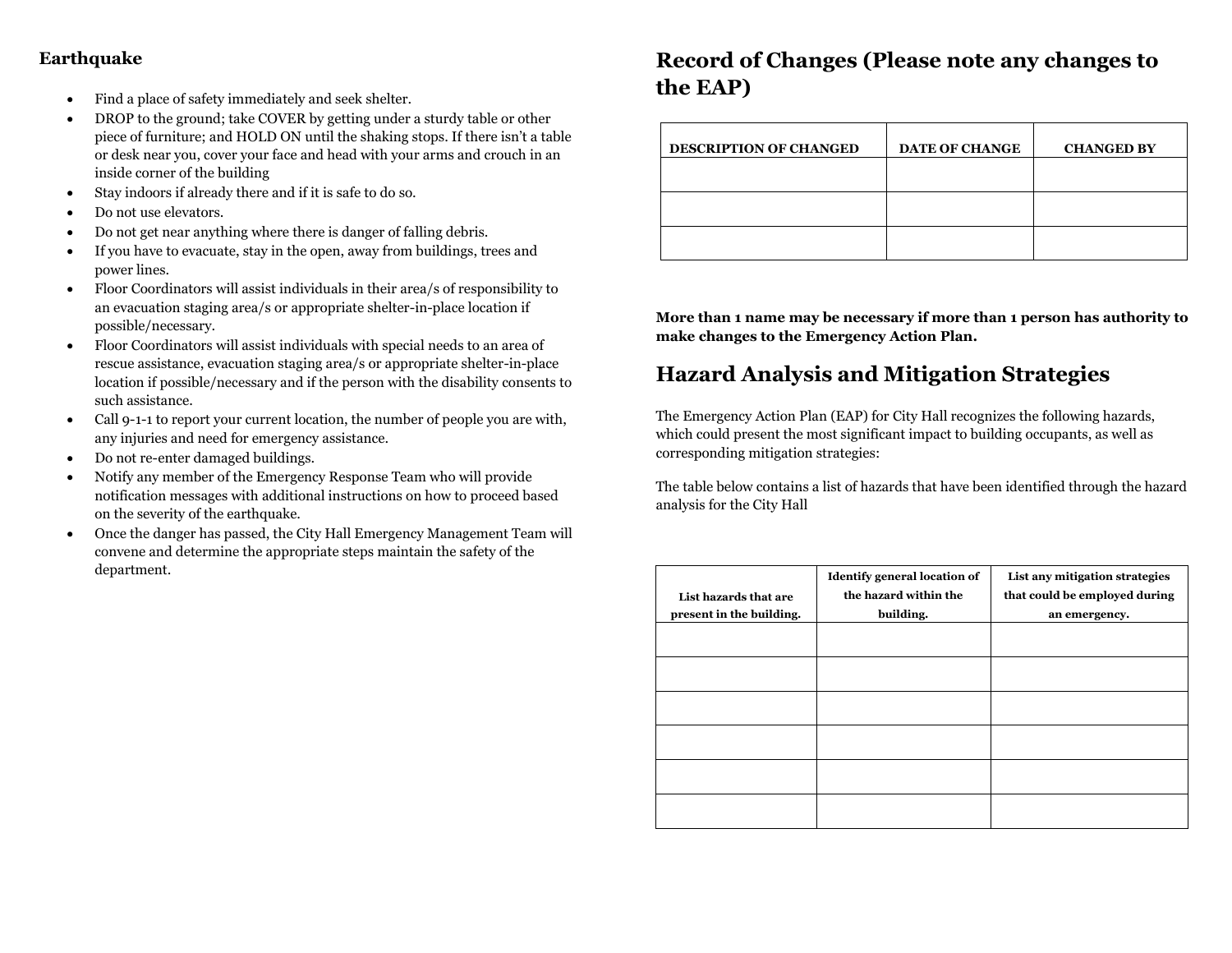## **Emergency Notification Systems**

Enter the method/s your department will utilize to notify employees. For those employees not in the building but needing notification, identifies a method to notify them.

## **Internal Emergency Notification Systems**

Once notified by one of the Emergency Notification Systems or by any other form not listed, City Hall will commence notifying their occupants via the following, as long as it is safe to do so:

| <b>Type of Internal</b><br><b>Notification System</b> | <b>Person Authorized to Send</b><br><b>Internal Notification</b><br><b>Message</b> | <b>Intended Audience for</b><br><b>Internal Notification Message</b> |
|-------------------------------------------------------|------------------------------------------------------------------------------------|----------------------------------------------------------------------|
|                                                       |                                                                                    |                                                                      |
|                                                       |                                                                                    |                                                                      |
|                                                       |                                                                                    |                                                                      |
|                                                       |                                                                                    |                                                                      |
|                                                       |                                                                                    |                                                                      |

**Record of Distribution (List the names of those who will receive a copy of this EAP).**

| Name of Person / Title / Department | <b>Date Received</b> | <b>Initials of Person</b><br><b>Receiving the EAP</b> |
|-------------------------------------|----------------------|-------------------------------------------------------|
|                                     |                      |                                                       |
|                                     |                      |                                                       |
|                                     |                      |                                                       |
|                                     |                      |                                                       |
|                                     |                      |                                                       |

### **Tornado**

**A Tornado Watch** is issued when weather conditions are favorable for the development of severe thunderstorms that area capable of producing tornados. Remain alert for approaching storms, and be prepared to seek shelter.

**Tornado Warning** means a tornado has been indicated by Doppler radar or reported by storm spotters.

If a **Tornado Warning** for your area is issued, do the following:

- Begin to assemble in a designated tornado shelter.
- Floor Coordinators will assist individuals in their area/s of responsibility to any designated tornado shelter locations if possible/necessary.
- Floor Coordinators will assist individuals with special needs to a designated tornado shelter location or area of rescue assistance if possible/necessary and if the person with the disability consents to such assistance.
- If sheltering in a designated tornado shelter location is not possible, move to an interior room on the lowest level (closets, interior hallways or restrooms).
- Stay away from windows and open spaces.
- Call 9-1-1 to report your current location, the number of people at the location, any injuries and need for emergency assistance.
- Remain in the designated tornado shelter location until the danger has passed.
- Once the danger has passed, the City Hall Emergency Management Team will convene at the appropriate Command Post location/s and be prepared to work in collaboration with emergency workers.
- At each of the designated Tornado safe locations there should be emergency supplies that include but are not limited to:
	- o Weather Radio
	- o Flashlight
	- o AM/FM radio
	- o Cellular telephone
	- o Signaling device (i.e. air horn) if someone becomes trapped
	- o First Aid Kit
	- o Wrench or pliers to turn off utilities
	- o Water and non-perishable food (one-day supply)
	- o Extra batteries for any devices that require them.
- The area/s designated for City Hall are:

#### **Designated Tornado Shelter**

**Basement**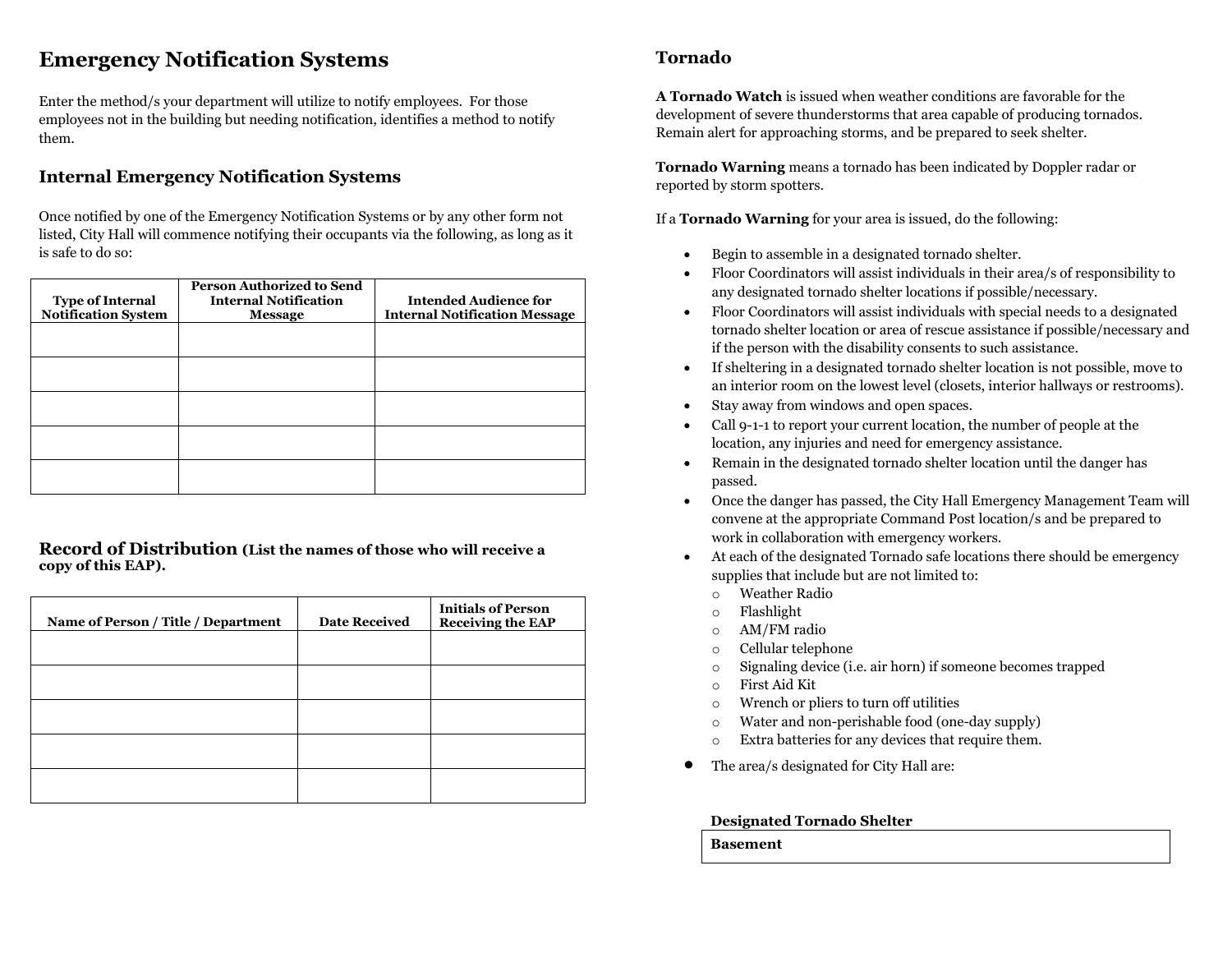### **Fire**

- Manually activate the building's fire alarm system.
- Call 9-1-1 to report the fire.
- Immediately evacuate the building, closing all doors and windows as you leave.
- Do not use elevators.
- If necessary, drop to your knees and crawl to the closest, safest exit.
- Floor Coordinators will assist individuals in their area/s of responsibility to an evacuation staging area/s or appropriate shelter-in-place location if possible/necessary.
- Floor Coordinators will assist individuals with special needs to an area of rescue assistance, evacuation staging area/s or appropriate shelter-in-place location if possible/necessary and if the person with the disability consents to such assistance.
- The City Hall Emergency Management Team will convene at the appropriate Command Post location/s and be prepared to work in collaboration with the local authorities and fire department.
- If unable to evacuate, do the following:
	- o Close all doors and windows.
	- o Wet and place cloth material around and under the door to prevent smoke from entering.
	- o Attempt to signal people outside the building. Call for help using a telephone.

#### **Instructions for Using a Fire Extinguisher**

- Use a fire extinguisher only if trained to do so.
- If you have any doubt about your ability to extinguish the fire, evacuate immediately.
- If you decide to use the fire extinguisher:
	- o Place yourself between the fire and your exit from the area.
	- o Pull the pin.
	- o Aim low, pointing the extinguisher nozzle at the base of the fire.
	- o Squeeze the handle to release the extinguisher agent.
	- o Sweep from side to side at the base of the fire until the fire is out.
	- o Watch the area. If the fire re-ignites, repeat the steps above.

## **Emergency Management Team**

The Emergency Management Team for City Hall is designated to deal with the operational and policy-making aspects of the incident. The Emergency Management Team will convene during emergency situations and make applicable decisions regarding the safety of building occupants in conjunction with any traditional first responder agencies (i.e. police/fire/ambulance) on scene.

#### **Roles and Responsibilities**

The roles and responsibilities of City Hall Emergency Management Team members will be the following:

- 1) **Safety Officer [Insert Name]:** Responsible for the overall safety concerns of occupants within City Hall. Should have previous training in safety related issues, such as but not limited to, hazardous materials awareness, and basic first aid training.
- 2) **Public Information Officer [Insert Name]:** Responsible for gathering and potentially disseminating information to the media and/or general public.
- 3) **Operations Officer [Insert Name]:** Responsible for implementing any operationally driven tasks (i.e. locking and unlocking doors, shutting off utilities, etc). The Operations Officer will work with police, fire, ambulance, and public health to mitigate the emergency.
- 4) **Planning Officer [Insert Name]:** Responsible for developing incident action plans and acquiring information that will assist the Operations Officer in implementing operationally driven tasks. The Planning Officer will share any information with the Emergency Management Team. This individual is also responsible for working with any technical specialists who may be needed to mitigate the emergency and "checking people in" as they arrive at any designated evacuation or Shelter-in-Place locations.
- 5) **Logistics Officer [Insert Name]:** Responsible for ensuring necessary resources are distributed and/or ordered for those affected during the emergency. Examples include: food, water, flashlights, etc.

#### **EMERGENCY MANAGEMENT TEAM FOR**

| <b>Title of Individual</b>        | <b>Name of Individual</b> | <b>Office</b> | <b>Cellular</b> |
|-----------------------------------|---------------------------|---------------|-----------------|
| <b>Safety Officer</b>             |                           |               |                 |
| <b>Public Information Officer</b> |                           |               |                 |
|                                   |                           |               |                 |
| <b>Operations Officer</b>         |                           |               |                 |
| <b>Planning Officer</b>           |                           |               |                 |
| <b>Logistics Officer</b>          |                           |               |                 |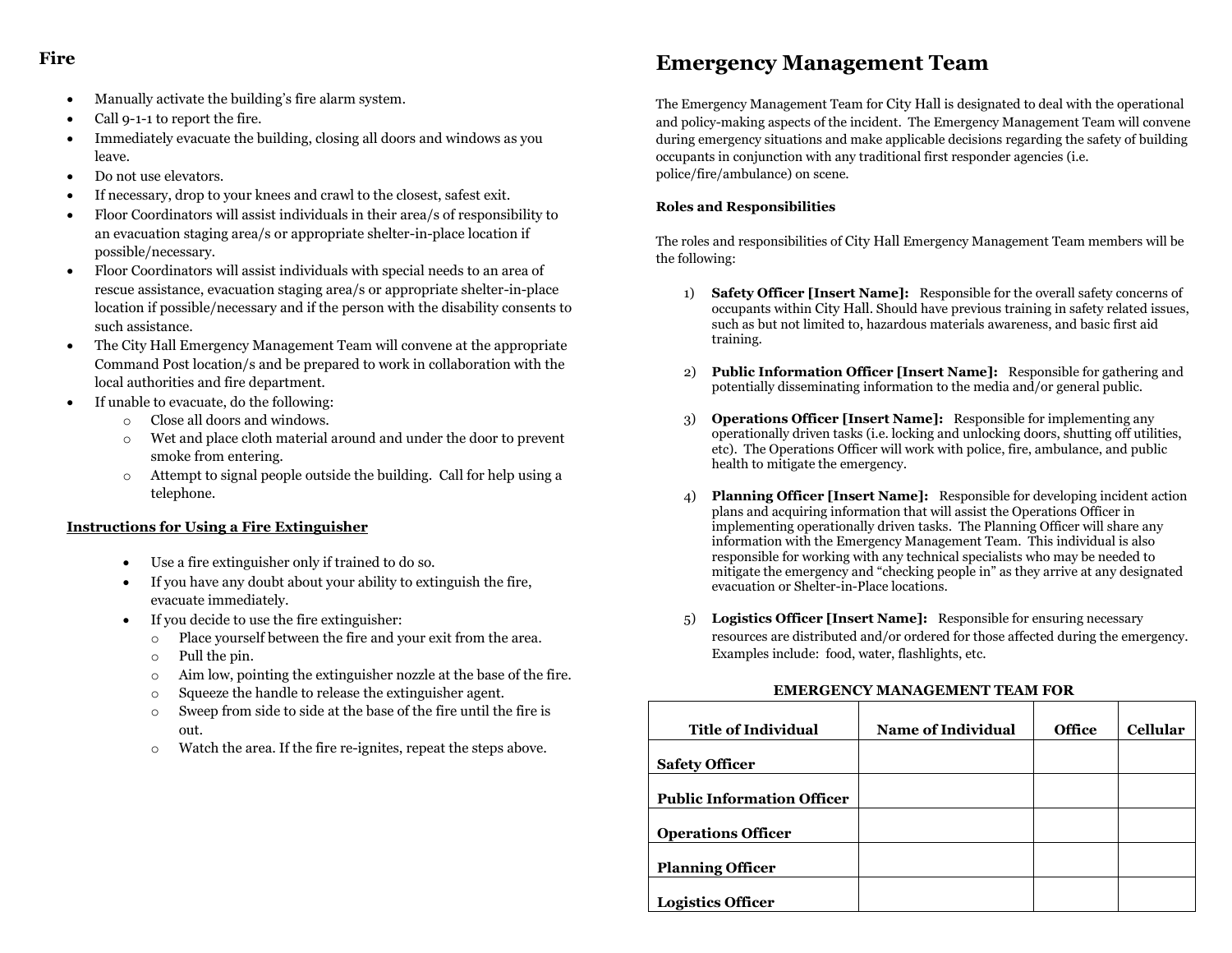## **Location of Emergency Management Team Station(s)**

The following locations are designated by City Hall as internal locations where the Emergency Management Team will convene if it is safe to do inside the building:

 (List all internal Emergency Management Team stations/there should be at least 2 locations listed in priority order).

| <b>Internal Emergency Management Team Stations</b> |  |
|----------------------------------------------------|--|
| <b>Priority 1</b>                                  |  |
|                                                    |  |

The following locations are designated by City Hall as external locations where the Emergency Management Team will convene if the building is not safe to occupy:

**Priority 2** 

 (List all external Emergency Management Team stations/there should be at least 2 locations listed in priority order)

| <b>External Emergency Management Team Stations</b> |  |
|----------------------------------------------------|--|
| <b>Priority 1</b>                                  |  |
| <b>Priority 2</b>                                  |  |

#### **Employees Who May Remain to Shut Down Operations Critical to Life Safety before Evacuating:**

The following individuals are designated by the City Hall Emergency Management Team to remain in the building and shut down critical operations before evacuating:

|                       | <b>Action Items To Be</b><br><b>Completed Before</b> | Phone         |
|-----------------------|------------------------------------------------------|---------------|
| <b>Name of Person</b> | Evacuating                                           | <b>Number</b> |
|                       |                                                      |               |
|                       |                                                      |               |
|                       |                                                      |               |
|                       |                                                      |               |

#### **Any of these actions should be done only if it is safe to do so and if remaining in the building does not reasonably place the individual in danger.**

Any employee designated by the Emergency Management Team must be able to recognize and abandon the operation or task and evacuate before the evacuation path is blocked, be familiar with and know how to operate the utilities within the building and report directly to the Emergency Management Team once finished.

#### **Burns**

#### F**irst Degree**

The least serious burns are those in which only the outer layer of skin (epidermis) is burned. This skin is usually red, with swelling and pain sometimes present.

 Treat a first-degree burn as a minor burn unless it involves substantial portions of the hands, feet, face, groin or buttocks or a major joint.

#### **Second Degree**

When the first layer of skin has been burned through and the second layer of skin (dermis) also is burned. Blisters develop and the skin takes on an intensely reddened, splotchy appearance.

- If the second-degree burn is no longer than 2 to 3 inches in diameter, treat it as a minor burn. If the burn area is larger or if the burn is on the hands, feet, face, groin or buttocks or over a major joint, get medical help immediately.
- For minor burns, including second-degree burns limited to an area no larger than 2 to 3 inches in diameter, take the following action:
	- o Cool the burn by holding the burned area under cold running water for 15 minutes. If this is impractical, immerse the burn in cold water or cool it with cold compresses.
- Cover the burn with a sterile gauze bandage. Don't use fluffy cotton, which may irritate the skin. Wrap the gauze loosely to avoid putting pressure on the burned skin.
- Don't use ice. Putting ice directly on a burn can cause frostbite, further damaging your skin.
- Don't break blisters. Fluid-filled blisters protect against infection.
- If blisters break, wash the area with mild soap and water, then apply an antibiotic ointment and gauze bandage.
- Clean and change dressings daily.

#### **Third Degree**

The most serious burns may be painless and involve all layers of the skin. Fat, muscle and even bone may be affected. Areas may be charred black or appear dry and white. Difficulty inhaling and exhaling, carbon monoxide poisoning, or other toxic effects may occur if smoke inhalation accompanies the burn.

- For major burns, dial 9-1-1 to call for emergency medical assistance. Until an emergency unit arrives, follow these steps:
	- o Don't remove burnt clothing. However, do make sure the victim is no longer in contact with smoldering materials or exposed to smoke or heat.
	- o Make sure the burn victim is breathing. If breathing has stopped or you suspect the person's airway is blocked, try to clear the airway and, if necessary, do cardiopulmonary resuscitation (CPR) if trained to do so.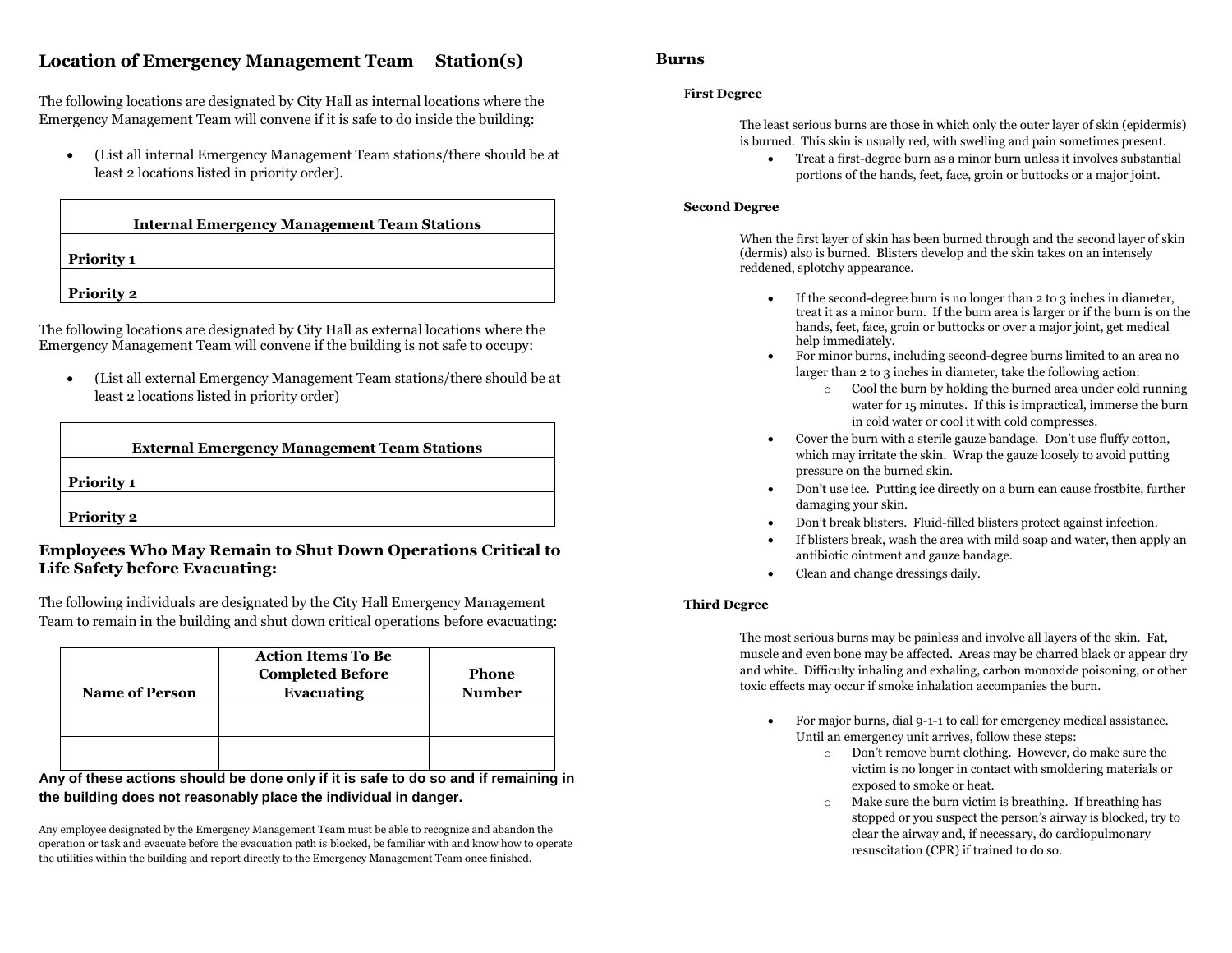## **Medical Emergencies**

- Call 9-1-1 to report the emergency.
- DO NOT MOVE the victim unless there is an immediate threat to life.
- In an emergency, use universal precautions (i.e. gloves and rescue masks).

#### **Cardiopulmonary resuscitation (CPR)**

- Assess the situation:
- Is the person conscious or unconscious?
- If the person appears unconscious, tap or shake his shoulder and ask loudly, "Are you OK?"
- If the person doesn't respond, call 9-1-1.
- Locate an Automatic External Defibrillator (AED) if one is immediately available and bring to location of medical emergency.
- Use the AED if you have been trained.
- Perform CPR if trained to do so.

#### **To Control Bleeding**

- Have the injured person lie down. If possible, position the person's head slightly lower than the trunk, or elevate the legs if you do not suspect a head, neck or back injury. If possible, elevate the site of bleeding above the heart.
- Apply pressure directly to the wound. Use a sterile bandage, clean cloth or even a piece of clothing.
- Continue applying pressure until medics arrive.
- Don't remove the gauze or bandage. If the bleeding continues and seeps through the gauze or other material you are holding on the wound, don't remove it. Instead add absorbent material to stop it.

#### **Chemical Burns**

- Remove the cause of the burn by flushing the chemicals off the skin's surface with cool, running water for 20 minutes or more. If the burning chemical is a powder-like substance such as lime, brush it off the skin without exposing yourself before flushing.
- Wrap the burned area loosely with a dry, sterile dressing or a clean cloth.
- Rinse the burn again for several more minutes if the victim complains of increased burning after the initial washing.
- Seek emergency medical assistance if:
	- o The victim has signs of shock, such as fainting, pale complexion, or breathing in a notably shallow manner.
	- o The chemical burned through the first layer of skin and the resulting seconddegree burn covers an area more than 2 to 3 inches in diameter.
	- o The chemical burn occurred on the eye, hands, feet, face, groin or buttocks or over a major joint.
	- o If you are unsure whether a substance is toxic, call the poison control center and be ready to give a full description of the substance.

## **Assisting Persons with Special Needs during an Evacuation**

The following list includes **self-identified** persons with special needs who may request evacuation assistance during an emergency:

| Name Of<br><b>Person</b> | <b>Special</b><br>Need | <b>Room</b> | Phone | <b>Name of Person Agreeing</b><br>to Assist in Evacuation<br>and Phone Number |
|--------------------------|------------------------|-------------|-------|-------------------------------------------------------------------------------|
|                          |                        |             |       |                                                                               |
|                          |                        |             |       |                                                                               |
|                          |                        |             |       |                                                                               |

Their role is to assist in moving persons with special needs to an area of rescue assistance, or in an emergency which presents immediate danger to life and health, an evacuation staging area or other place of shelter with the consent of the individual with the special need.

### **Area of Rescue Assistance**

**Area of Rescue Assistance:** An area where people, including those with special needs, can go to await assistance if they are not able to evacuate or get to another area of safety.

The following areas are designated as Areas of Rescue Assistance for City Hall.

| <b>Floor</b>           | Location |
|------------------------|----------|
| <b>Basement</b>        |          |
| 1st Floor:             |          |
| 2 <sup>nd</sup> Floor: |          |
| 3 <sup>rd</sup> Floor: |          |
| 4 <sup>th</sup> Floor: |          |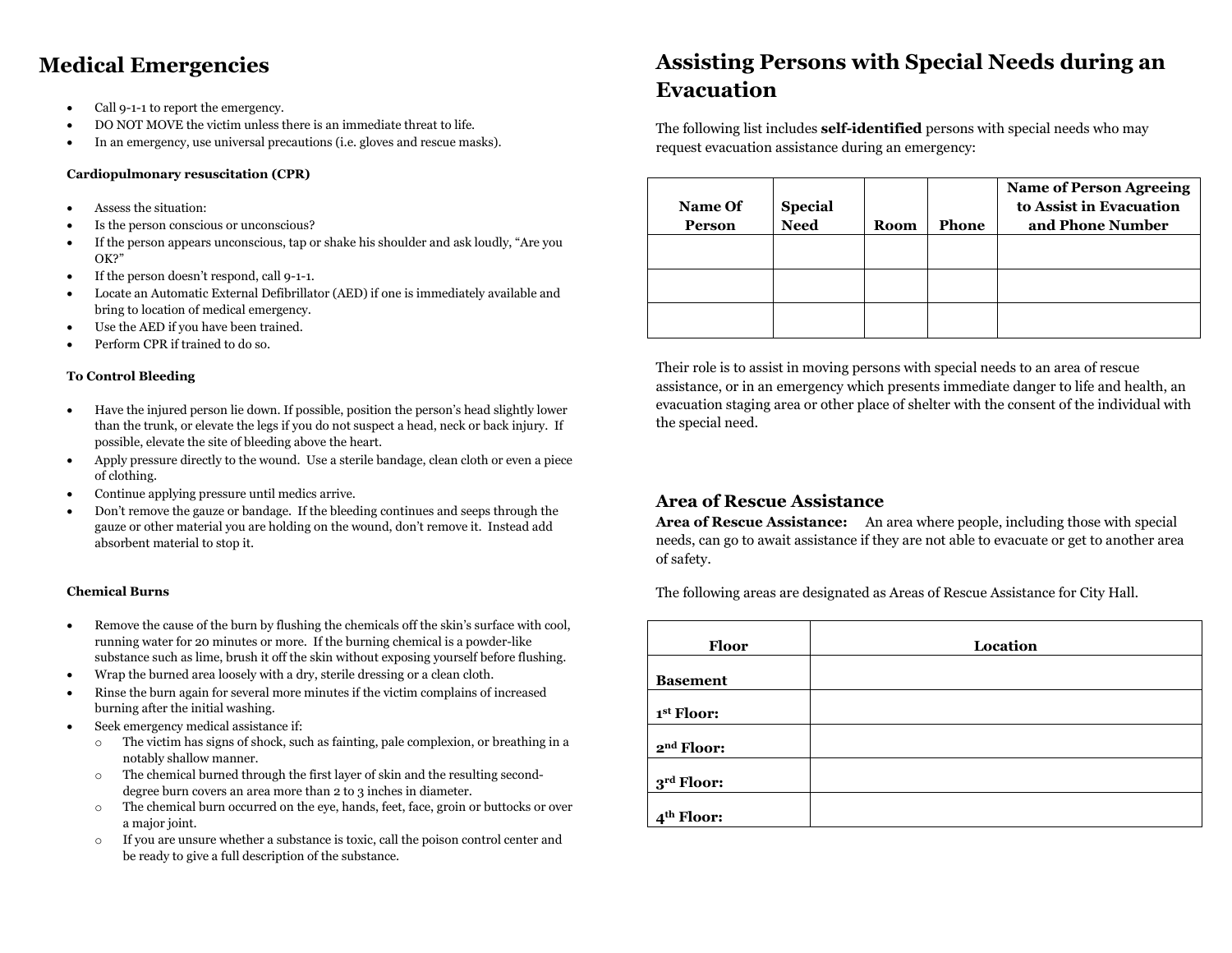## **Accountability**

For accountability purposes, Floor Coordinator/s and / or redundant back – up/s will assist in the orderly evacuation of all personnel within their area of responsibility and physically gather the names of those individuals once convened at the evacuation staging area/s. The names of all individuals present in the evacuation staging area/s should then be provided to the City Hall Emergency Management Team and/or emergency response personnel as quickly as possible.

| <b>Name of Floor Coordinator</b> | <b>Area of Responsibility</b> |
|----------------------------------|-------------------------------|
|                                  |                               |
|                                  |                               |
|                                  |                               |
|                                  |                               |
|                                  |                               |

### **Summary of Evacuation Procedures**

#### **These procedures should only be followed if safe to do so:**

- An order to evacuate City Hall will be made by [Insert Name(s)] or public safety authorities (police and/or fire department).
- Once the order to evacuate is given, building occupants will be advised to evacuate to the listed location (subject to change based on the emergency).
- Once the order to evacuate is disseminated to building occupants, all designated Floor Coordinators and other individuals who volunteered will assist with the evacuation.
- All building evacuees will report to a designated evacuation staging area/s.
- Once evacuees have relocated to the evacuation staging area/s, all Floor Coordinators will gather names of individuals in their area of responsibility and provide all information to the City Hall Emergency Management Team and/or any emergency response personnel ( i.e. police and fire departments) as quickly as possible.
- All evacuees located within the evacuation staging area/s should not leave until directed to do so by authorities (police and/or fire department).

## **Hazardous Materials**

If you are involved with or observe a hazardous material release (chemical, biological, radiological, nuclear, explosive) for which assistance is needed:

- If the incident occurs indoors, leave the area, closing all doors in order to isolate the area.
- Call 9-1-1 to report the incident.
- Be prepared to provide the following information:
	- o Name of the material
	- o Quantity of the material
	- o Time of the incident
	- o Location of the incident
	- o If anyone is injured or exposed to material
	- o If a fire or explosion is involved
	- o Your name, phone number and location
- Notify Emergency Management Team members who will initiate internal notification messages with additional instructions on how to proceed.
- If an evacuation is ordered, proceed in a crosswind direction to a location that is eventually upwind, uphill and upstream of the hazardous material.
- Floor Coordinators will assist individuals in their area/s of responsibility to an evacuation staging area/s or appropriate shelter-in-place location if possible/necessary.
- Floor Coordinators will assist individuals with special needs to an area of rescue assistance, evacuation staging area/s or appropriate shelter-in-place location if possible/necessary and if the person with the disability consents to such assistance.
- Follow all instructions from emergency responders.
- Do not attempt to clean up a spill or release unless you have been trained to do so and have the proper personal protective equipment.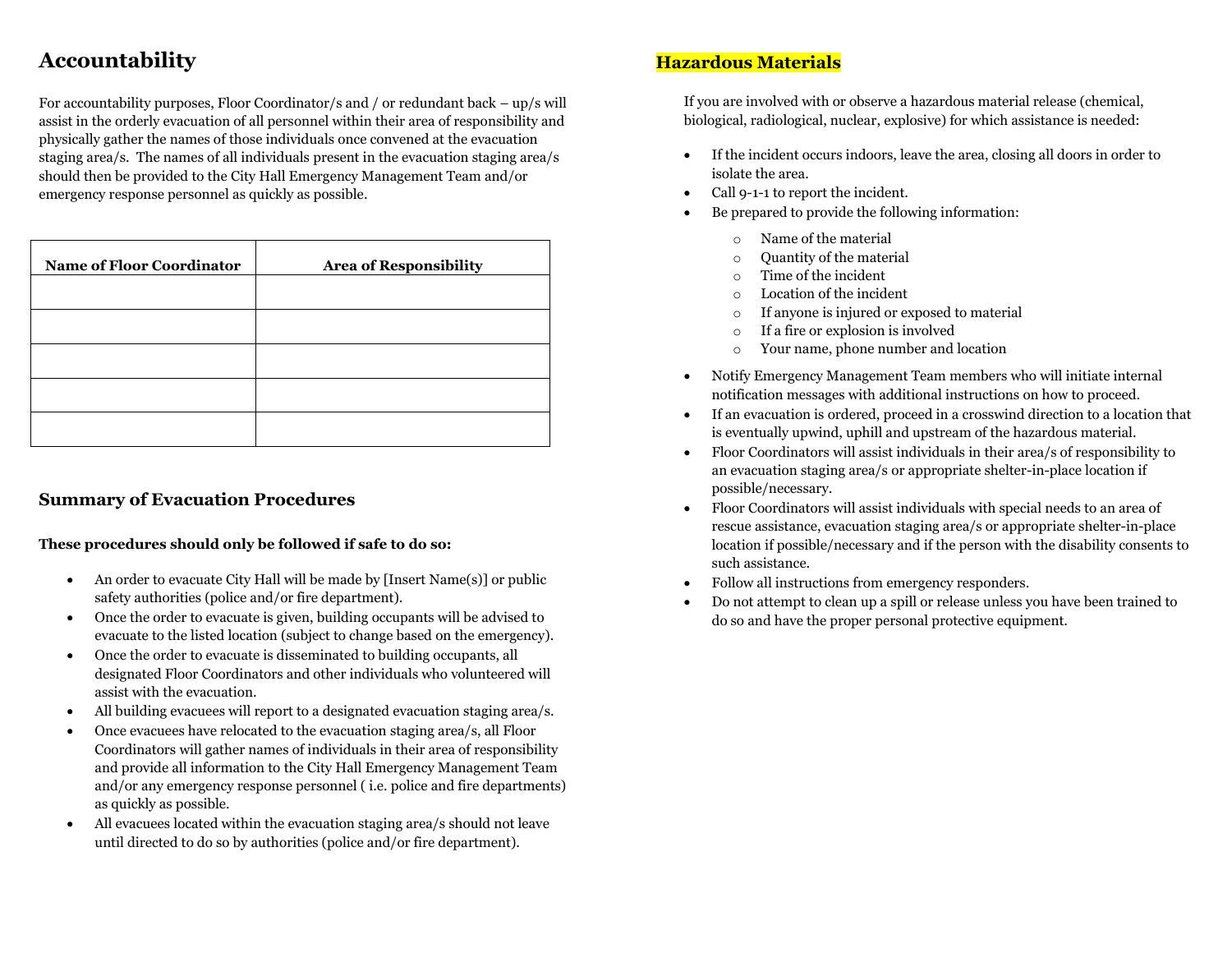### **Bomb Threat**

- If the threat is advised via telephone, record the number displayed if the phone has caller ID.
- If the threat is advised via telephone, gain the attention of someone in close proximity, and have that person call 9-1-1 from a land-line telephone. Cellular phones should not be used because they may detonate explosive materials close to the building**!**
- If the threat is advised via telephone, keep the caller on the phone long enough to complete the "Bomb Threat Check Sheet".
- Ask questions listed on the "Bomb Threat Check Sheet".
- If the threat is advised via letter or email, print and/or save the document and call 9-1-1 via land-line telephone.
- Work with arriving emergency personnel, and assist with searching the area only if requested.
- Notify Emergency Management Team members who will initiate internal notification messages with additional instructions on how to proceed.
- Floor Coordinators will assist individuals in their area/s of responsibility to an evacuation staging area/s if possible/necessary.
- Floor Coordinators will assist individuals with special needs to an area of rescue assistance, evacuation staging area/s or appropriate shelter-in-place location if possible/necessary and if the person with disability consents to such assistance.
- The City Hall Emergency Management Team will convene at the appropriate Command Post location/s and be prepared to work in Collaboration with the local authorities.

### **Power Outage**

- If outage creates an emergency situation, dial 911 to report emergency otherwise, notify Dominion VA Power at 1-888-667-3000.
- Notify Emergency Management Team members who will initiate internal notification messages with additional instructions on how to proceed.
- The City Hall Emergency Management Team will convene at the appropriate Command Post Location/s and be prepared to work in collaboration with the local authorities.
- Floor Coordinators will assist individuals in their area/s of responsibility to an evacuation staging area/s or appropriate shelter-in-place location if possible/necessary.
- Floor Coordinators will assist individuals with special needs to an area of rescue assistance, evacuation staging area/s or appropriate shelter-in-place location if possible/necessary and if the person with the disability consents to such assistance.
- Secure all vital equipment, records, computers, etc.
- Turn off electrical equipment, including computers, and light switches.

## **Shelter-In-Place Procedures**

There may be emergencies that arise that do not afford individuals the opportunity to safely evacuate. During these emergencies, sheltering-in-place may be necessary, by finding a safe interior or exterior shelter. Examples of emergencies where the shelterin-place option may be preferred include severe weather (i.e. tornado) and active shooter/active threat situations, where leaving a place of safety may be detrimental to personal safety. Desired shelter-in-place options will vary depending on the emergency, but may include bathrooms (during a tornado) and areas and rooms with lockable doors (during an active shooter situation).

### **Employees Who May Remain to Shut Down Operations Critical to Safety before Sheltering-in-Place**

The following individuals are designated by the City Hall Emergency Management Team to remain in the building and shut down critical operations before sheltering-inplace:

| <b>Name of Person</b> | <b>Action Items To Be Completed</b><br><b>Before Sheltering-In-Place</b> | <b>Phone Number</b> |
|-----------------------|--------------------------------------------------------------------------|---------------------|
|                       |                                                                          |                     |
|                       |                                                                          |                     |
|                       |                                                                          |                     |

## **Assisting Persons with Special Needs with Sheltering-In-Place**

The following list includes **self-identified** persons with special needs who may request shelter-in-place assistance during an emergency:

| <b>Name Of Person</b> | <b>Special Need</b> | <b>Room</b><br><b>Number</b> | <b>Name of Person Agreeing</b><br>to Assist in sheltering-In-<br><b>Place and Phone Number</b> |
|-----------------------|---------------------|------------------------------|------------------------------------------------------------------------------------------------|
|                       |                     |                              |                                                                                                |
|                       |                     |                              |                                                                                                |
|                       |                     |                              |                                                                                                |